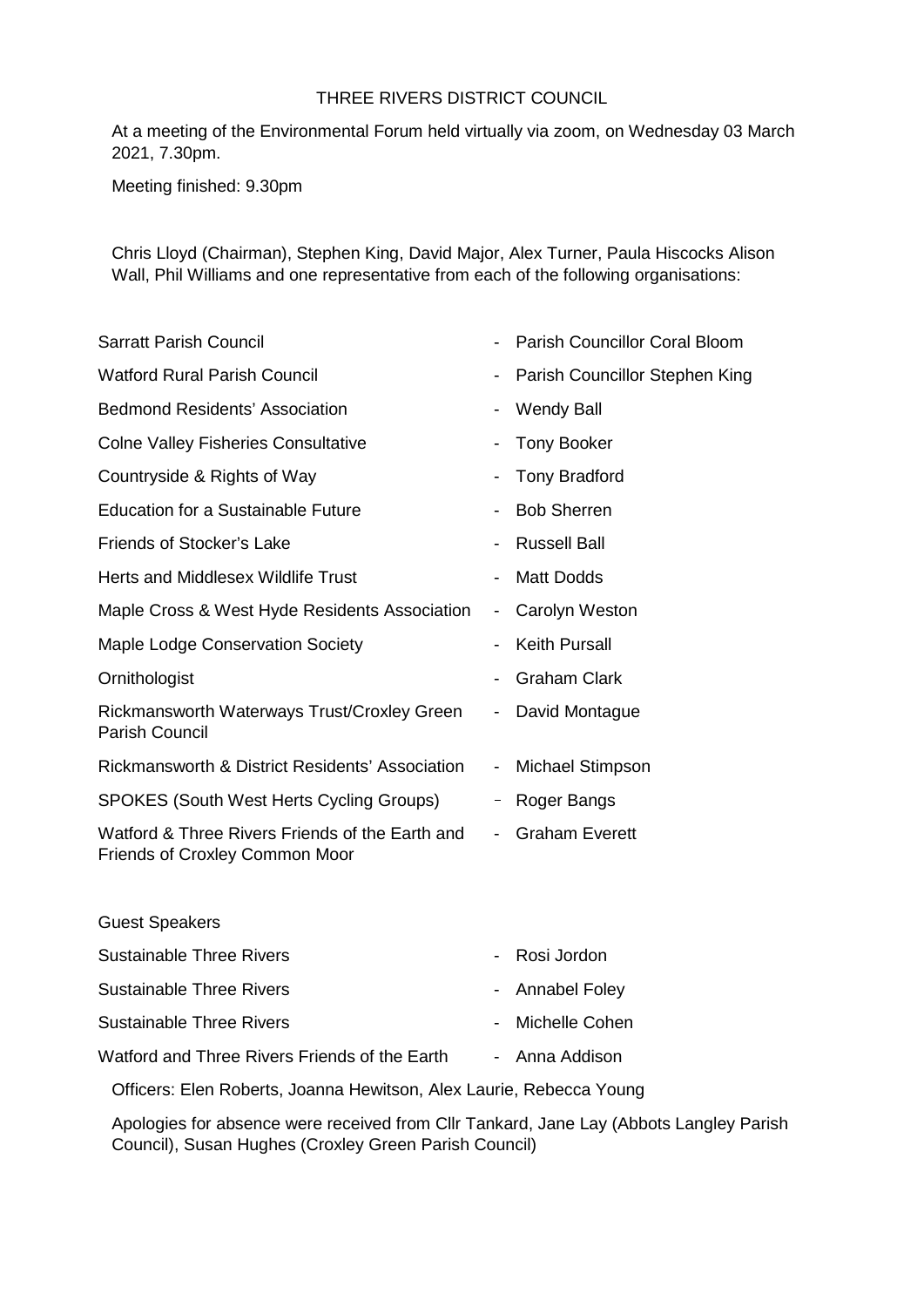|    | <b>Action</b>                                                                                                                                                                                                                                                                                                                                                                                                                                                                                                                                                                   | <b>Lead Organisation</b>                |
|----|---------------------------------------------------------------------------------------------------------------------------------------------------------------------------------------------------------------------------------------------------------------------------------------------------------------------------------------------------------------------------------------------------------------------------------------------------------------------------------------------------------------------------------------------------------------------------------|-----------------------------------------|
| 1. | To note that the action table summarising the meeting of<br>the Environmental Forum held on 02 November 2020<br>was confirmed as a correct record.                                                                                                                                                                                                                                                                                                                                                                                                                              |                                         |
|    | Alison Wall – The date for the next meeting at the end of<br>the notes was incorrect.                                                                                                                                                                                                                                                                                                                                                                                                                                                                                           |                                         |
| 2. | Matters arising:                                                                                                                                                                                                                                                                                                                                                                                                                                                                                                                                                                |                                         |
| 3. | <b>Climate Emergency and Sustainability Strategy</b><br>Consultation                                                                                                                                                                                                                                                                                                                                                                                                                                                                                                            | <b>Three Rivers District</b><br>Council |
|    | PowerPoint Presentation given by Elen Roberts on the<br>result of the public consultation.                                                                                                                                                                                                                                                                                                                                                                                                                                                                                      |                                         |
|    | Alison Wall - Asked what we are doing with agricultural<br>land. Jo Hewitson pointed out we are waiting for changes<br>resulting from Brexit in terms of support and funding for<br>farmers. Tony Bradford agreed with Jo, that we are<br>waiting to see AgriEnvironmental government schemes.                                                                                                                                                                                                                                                                                  |                                         |
|    | Anna Addison asked how we are looking to do the<br>biodiversity baseline audit. There is a worry the baseline<br>taken now is of nature already in massive decline, we<br>need to build much more, not just to where we were 20<br>years ago. Jo Hewitson pointed out it is a county wide<br>initiative which is currently going out to procurement.<br>Tony Bradford stated the Herts & Middlesex Wildlife<br>Trust acknowledge and understand this issue. The<br>baseline does begin from now, with the target being<br>understanding where we are now to regain what we had. |                                         |
|    | Matt Dodds said it will be helpful to understand what we<br>want to achieve from the 'no mow'/'rewilding' schemes.<br>What pops up will impact our management scheme. All<br>grasslands will try to become woodland so intervention<br>will be needed and land will need to be managed.                                                                                                                                                                                                                                                                                         |                                         |
|    | Belinda stated everywhere should have policies for<br>mowing less often and at a lower level to leave flowers to<br>bloom. People don't like scrubland so mowing paths in<br>may help with resident perception.                                                                                                                                                                                                                                                                                                                                                                 |                                         |
|    | Angela asked how to access the Climate Emergency and<br>Sustainability Strategy online. You can find the strategy<br>and associated documents here:<br>https://www.threerivers.gov.uk/meeting/policy-and-<br>resources-committee-8-march-2021                                                                                                                                                                                                                                                                                                                                   |                                         |
|    | Matt Dodds warns negative impacts of mowing less – for<br>example invasive plants within super nutrient rich<br>grasses with less frequent mowing, and strong<br>grasslands which don't allow other plants to grow and<br>flower.                                                                                                                                                                                                                                                                                                                                               |                                         |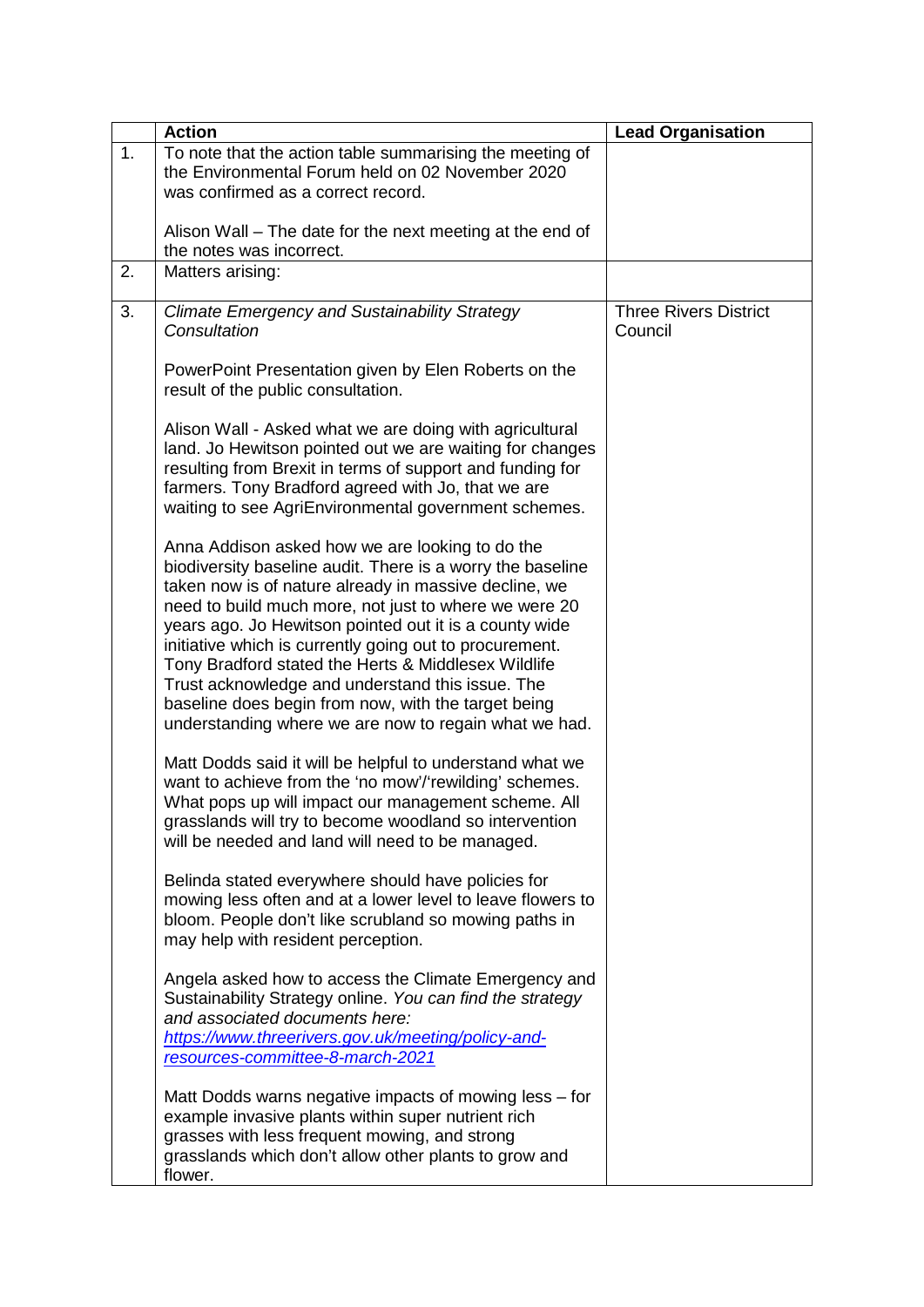|    | Alex L points out if the grass is being cut once a year this<br>should prevent the issues Matt mentioned. Matt is happy<br>to advise the council on these issues.<br>Alex Laurie stated CMS are going to be looking across<br>our sites and advise on management plans for increased<br>biodiversity potentially based on what we find growing<br>through the pilot scheme this spring. There will be lots of<br>changes over the coming years.                                                                                                                                                                                                                                                                                                                                                                                                                                                                                                                                                                                                                                                                                                                                                                                                                                                                                                                                                                                                                                                                                                                                                                                                                                                                                                                                                                                                                                                                                                                                                                                                                                                                                              |                                           |
|----|----------------------------------------------------------------------------------------------------------------------------------------------------------------------------------------------------------------------------------------------------------------------------------------------------------------------------------------------------------------------------------------------------------------------------------------------------------------------------------------------------------------------------------------------------------------------------------------------------------------------------------------------------------------------------------------------------------------------------------------------------------------------------------------------------------------------------------------------------------------------------------------------------------------------------------------------------------------------------------------------------------------------------------------------------------------------------------------------------------------------------------------------------------------------------------------------------------------------------------------------------------------------------------------------------------------------------------------------------------------------------------------------------------------------------------------------------------------------------------------------------------------------------------------------------------------------------------------------------------------------------------------------------------------------------------------------------------------------------------------------------------------------------------------------------------------------------------------------------------------------------------------------------------------------------------------------------------------------------------------------------------------------------------------------------------------------------------------------------------------------------------------------|-------------------------------------------|
| 4. | Talk by Rosi Jordon from Sustainable Three Rivers<br>Rosi welcomes Annabel Foley and Michelle C who<br>are also members of the group. Really hoping we can<br>count on your support going forward in our journey.<br>Rosi wanted to get involved in a local environmental<br>group, however wasn't able to find one. Rosi also didn't<br>realise which towns were actually in the district, so hopes<br>this will join more people together and build a community.<br>Rosi contacted the council to see what they are doing<br>and have met lots of great people already, having now<br>been to a Local Area Forum, Watford Climate Action<br>Group, Residents Associations and more to spread the<br>word.<br>They wanted a resource/central hub to find all things<br>sustainability in Three Rivers, raise public awareness,<br>and encourage the sharing of knowledge. They would<br>also like to hold events, talks, festivals, and projects post-<br>Covid to show living sustainably can improve quality of<br>life and help people feel proud of their community.<br>We need to get schools, faith groups, and everyone else<br>involved in creating a new planet.<br>Michelle has started building their website and will next<br>build a social media presence. They have come up with<br>several areas which they are sharing information on.<br>Thank you to everyone who has been involved so far and<br>shred knowledge with us.<br>The key is engagement, one goal is to bring the<br>young people on board and into the conversation.<br>It will take a little while to get things up and running, and<br>gather information, but would like to come back and<br>show the website at a future Environmental Forum. We<br>really welcome any input or ideas.<br>Phil Williams is encouraged community groups are<br>coming along to this Forum and kicking things off.<br>Chris Lloyd is very excited about the new group, and<br>suggests working with the Canal Festival.<br>Alison Wall asked for the website address. Michelle said<br>it is not live yet, but when it's live we would like to come<br>back for feedback. | <b>Sustainable Three</b><br><b>Rivers</b> |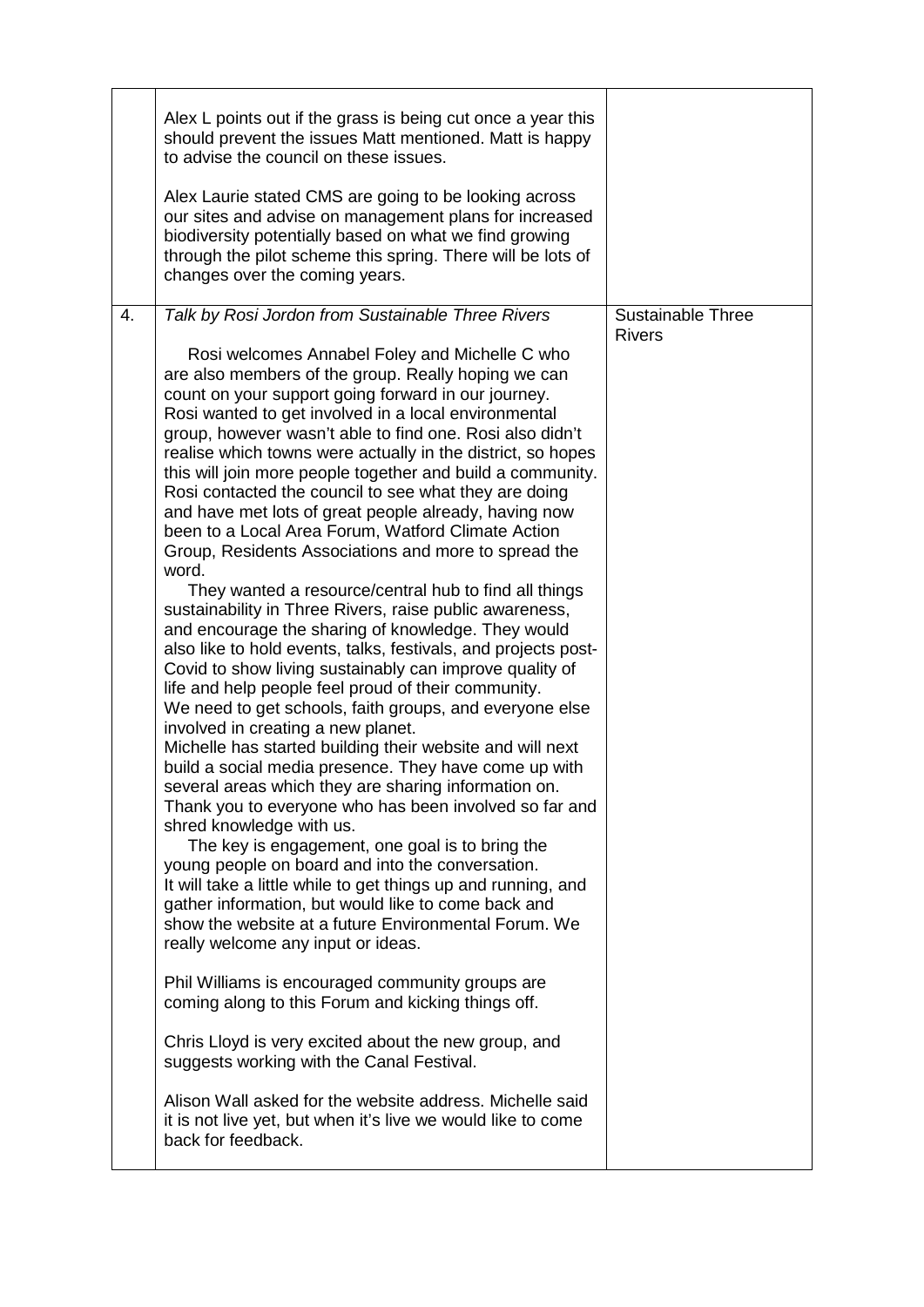|    | Anna joined to promote an event by Friends Of The Earth<br>Watford and Three Rivers on the 15 <sup>th</sup> of March. It's a<br>climate connection event following one for Watford last<br>year, and previous to one in Hertsmere. Their aim is to<br>bring groups together across SW Herts, and bring<br>together individuals and groups to build a network to get<br>faster speed and traction. Requested the invite in<br>forwarded to participants. Plans to have a number of<br>focus events over the coming months to take a deeper<br>dive into some big challenges we face. More the merrier!<br>You can sign up to join the event here:<br>https://www.eventbrite.co.uk/e/three-rivers-climate-<br>action-connection-event-tickets-<br>139952041323?aff=ebdssbonlinesearch |                                         |
|----|-------------------------------------------------------------------------------------------------------------------------------------------------------------------------------------------------------------------------------------------------------------------------------------------------------------------------------------------------------------------------------------------------------------------------------------------------------------------------------------------------------------------------------------------------------------------------------------------------------------------------------------------------------------------------------------------------------------------------------------------------------------------------------------|-----------------------------------------|
|    | Russell Ball from Friends of Stockers Lake states they<br>have 600+ local members who do hands-on volunteer<br>days, so would like to work with Sustainable Three<br>Rivers to link up.                                                                                                                                                                                                                                                                                                                                                                                                                                                                                                                                                                                             |                                         |
|    | If you would like to talk to, or work with Sustainable<br>Three Rivers, you can contact them at this email<br>address: hello@sustainablethreerivers.org.                                                                                                                                                                                                                                                                                                                                                                                                                                                                                                                                                                                                                            |                                         |
|    | Thanks given to Rosi and team for joining.                                                                                                                                                                                                                                                                                                                                                                                                                                                                                                                                                                                                                                                                                                                                          |                                         |
| 5. | Rewilding and Trees in Three Rivers                                                                                                                                                                                                                                                                                                                                                                                                                                                                                                                                                                                                                                                                                                                                                 | <b>Three Rivers District</b><br>Council |
|    | Elen introduced the topic: We are looking to do a pilot of<br>5 areas this Spring, the locations are to be confirmed and<br>will be going to the LEC committee and if accepted, put<br>on service plans. This pilot will consist of reducing cutting<br>regimes on the 5 spaces, only cutting once a year at the<br>end of summer once plants have finished flowering.<br>We are getting 2 audits done $-$ so expect big things next<br>spring.                                                                                                                                                                                                                                                                                                                                     |                                         |
|    | Alex Laurie recently started with Three Rivers and one<br>large piece of work is producing a new tree strategy for<br>the district. More info will be available next week. We<br>have had one before and have lots of information – now<br>we want to pull everything together and set some targets<br>for the next 5 years. We are a land/tree owner so we<br>need to look at our own spaces and trees, we want to<br>review how we deal with our trees and set policies in<br>place. Secondly we need to work with other land and tree<br>owners to protect their trees, and plant more. It will be all<br>encompassing document.<br>Initial stage is to set out a time frame and speak to<br>stakeholders about their views and ideas for the new                                |                                         |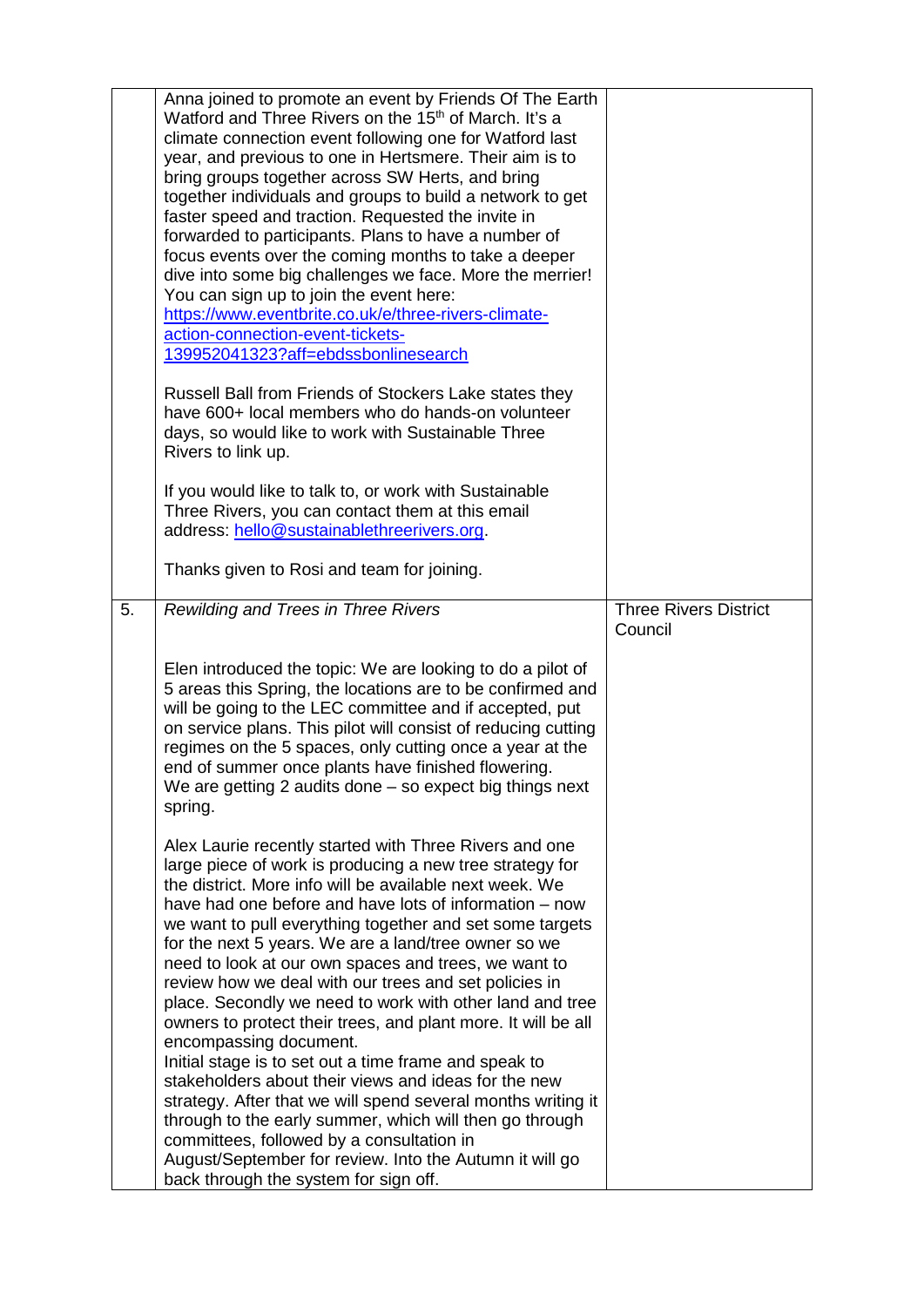|    | Similar to the CE&SS an action plan will follow.<br>Alex to circulate more information when available, and<br>points out the information will be available on the<br>website. More information available in the 'Associated<br>Links' section at the end of the minutes.                                                                                                                                                                                            |  |
|----|---------------------------------------------------------------------------------------------------------------------------------------------------------------------------------------------------------------------------------------------------------------------------------------------------------------------------------------------------------------------------------------------------------------------------------------------------------------------|--|
|    | Stephen King explained Watford Rural Parish Council<br>and District Cllrs are planning to create a wildflower<br>meadow this year in South Oxhey and will be looking at<br>two other areas they lease off the district.                                                                                                                                                                                                                                             |  |
|    | Alison Wall: Happy that the Tree Strategy is getting<br>started. Will you be a consultee on all planning<br>applications to oversee what happens to trees? Alex<br>Laurie – planning officers will consult us where they think<br>there is a tress issue.                                                                                                                                                                                                           |  |
|    | Russell works with Fund for trees - It is a national but<br>happens locally too. The money is usually there to plant<br>them, but the long term costs of maintaining these young<br>trees are usually forgotten and trees do not survive, so<br>these costs need to be considered in the strategy. There<br>also appears to be issues with enforcement with new<br>developments and promised trees which never appear.                                              |  |
|    | Matt Dodds offers advice to Stephen King for the<br>wildflower meadow development.                                                                                                                                                                                                                                                                                                                                                                                  |  |
|    | David Montague stated Croxley Green Parish Council<br>working on a small trail project to create a wildflower<br>corridor, and recognises the long term management<br>strategy needed to maintain these spaces.                                                                                                                                                                                                                                                     |  |
|    | Alex asked the Council are going to have a native-only<br>policy and further guidance for developers on which tress<br>o plant? Alex Laurie said it is unlikely it will be native-<br>only, but a 'right tree - right place' policy. Resilience,<br>appearance, and the current landscape will also be<br>considered, so they are planning a wide range of<br>species. There will be serious consideration about which<br>species of trees should be planted where. |  |
|    | Russell pointed out that the heat island effect can<br>influence what trees you plant in town centres, also there<br>is a need for more large-species trees in open spaces<br>rather than ornamental smaller trees.                                                                                                                                                                                                                                                 |  |
| 6. | Misuse of nature reserves<br>Standing item.                                                                                                                                                                                                                                                                                                                                                                                                                         |  |
|    | Graham Everett asked about a forum for environmental<br>groups to discuss this issue, an idea which was<br>discussed at the previous Environmental Forum in<br>November 2020, however nothing has happened since -<br>is this something to be organised by the council or<br>outside of the council. Chris Lloyd said there will always<br>be space for it here. Elen to discuss with Graham outside                                                                |  |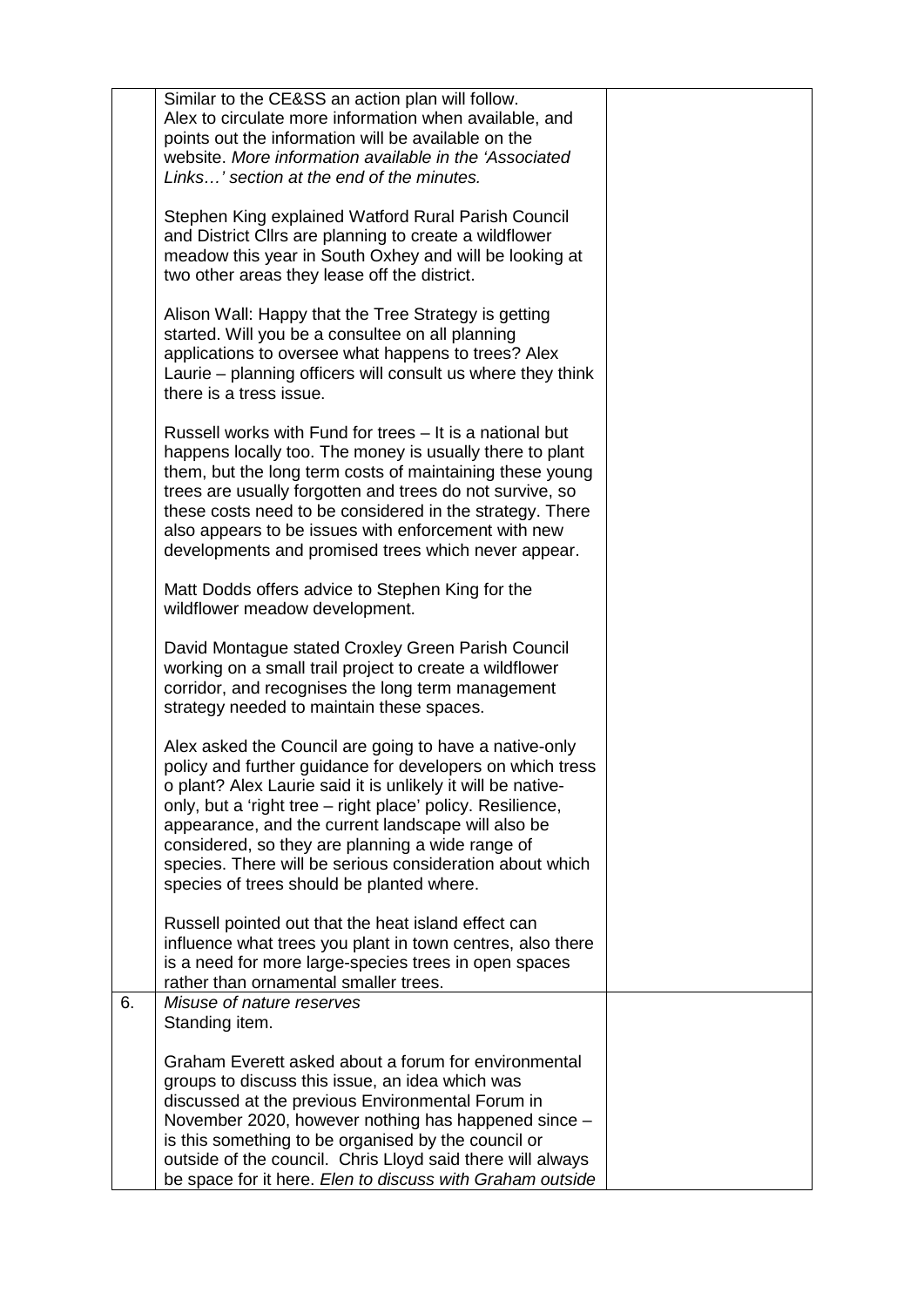*of the meeting*. Chris Lloyd points out Croxley Common Moor seems to have the largest issue, however litter has been a massive issue across the district and the country. Graham also stated there is no bridleway across Croxley Common Moor for cyclists to use - therefore people should have permission of the land owner which is Three River District Council who seem ambiguous on the issue. Graham points out people cycle everywhere and needs more control on the path, so would like feedback from other reserves on how they deal with this issue.

Tony Bradford stated Countryside Management Service (CMS) supported organisations with the average footfall on green spaces has increasing by 250% for the year. In first few weeks of lockdown last year, there was an increased footfall of 450%. Fly-tipping has increased, and the combination of more people out, and lack of litter picking volunteers has caused a significant issue. Would like to develop the work programme with TRDC to include cycling. *Action Point*

Roger Bangs said littering in the Aquadrome has become a larger issue. The cafe is selling coffees which has led to more littering, we should be pushing for refillable containers to be used to try and reduce this. Chris Lloyd suggests this could be an issue to do with Covid and another resultant rise of single-use plastics. We potentially need bigger bins, and ones which animals can't pull stuff out of. Phil Williams stated Café in the Park are using a 20p discount for reusables to try and reduce waste.

Phil Williams noted litter is increasing with footfall, however waste crews are not up. Phil advertises the Spring Clean and that we have litter pickers available to those who would like to borrow them. Elen points out issues with crews isolating due to Covid which could be having an impact, there is also an issue with adding more bins, and larger bins as people pile waste around bins. so it usually increases the issue. We need to encourage people to hold onto their waste and take it home.

Michael Stimpson watched the Panorama programme on Fly-tipping and suggested making the punishment fit the crime – for example, can we put pressure on to have people undertake community service involving litter picking in return for the crime they commit. *Elen to feed back to the relevant team*.

David Montage states Croxley Green Parish do have a litter picking scheme, have invested in a lot of equipment and have lots of events running for schools and residents to get involved. Have already spoken to local businesses to work together on new initiative. Litter bins by the canals seem to attract household waste, and there are many examples in woodland areas where removing litter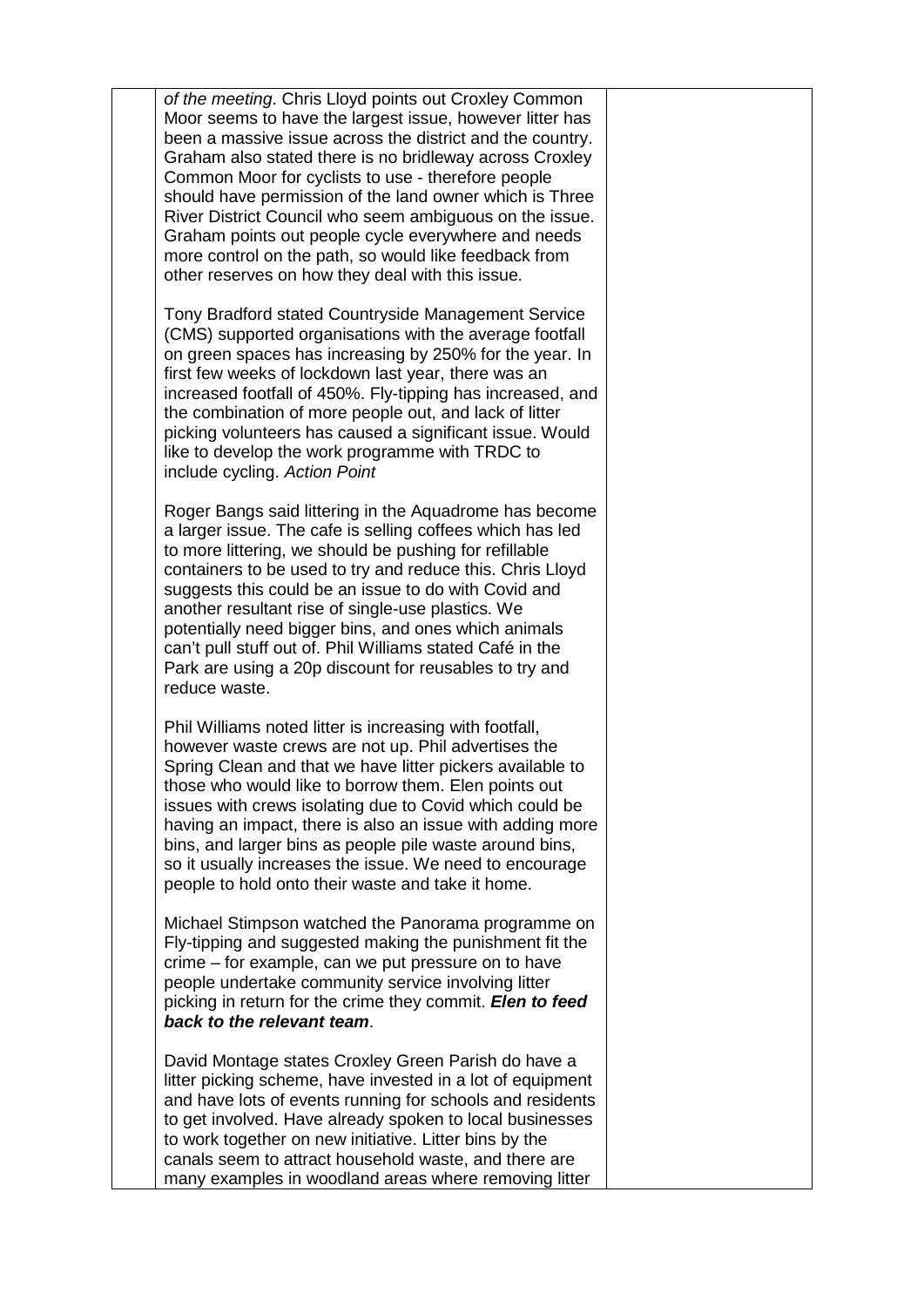|    | bins has been very effective and prevented people<br>dumping household waste in a way they deem<br>'acceptable'.                                                                                                                                                                                                                                                                                                                                                                                                                                                                                                                                                                                                                                                                                                   |  |
|----|--------------------------------------------------------------------------------------------------------------------------------------------------------------------------------------------------------------------------------------------------------------------------------------------------------------------------------------------------------------------------------------------------------------------------------------------------------------------------------------------------------------------------------------------------------------------------------------------------------------------------------------------------------------------------------------------------------------------------------------------------------------------------------------------------------------------|--|
| 7. | Member Exchange.                                                                                                                                                                                                                                                                                                                                                                                                                                                                                                                                                                                                                                                                                                                                                                                                   |  |
|    | Graham Everett has become aware of private bill going<br>through government - the Climate and Ecological<br>Emergency Bill – and asks if TRDC taken up a position<br>on it or conveyed support. Phil Williams encourages all to<br>encourage local people to write to MPs. You can find out<br>more about the Bill here: https://www.ceebill.uk/.                                                                                                                                                                                                                                                                                                                                                                                                                                                                  |  |
|    | Tony Bradford stated that the Countryside Management<br>Service is finishing off final elements of the TRDC work<br>programme whilst also developing the work programme<br>on behalf of the council for 21/22. Most recent activity<br>included woodland management in Croxley Hall woods<br>involving "haloing" some old native tress and creating<br>holes in canopies to allow for natural regeneration. We<br>continue to support volunteers and organisations.<br>Currently working with Health Walk leaders since it was<br>stopped for Covid, but looking to restart these projects<br>once safe to do so. Pressure on rights of way have been<br>catalogued, and members have agreed a substantial<br>investment to tackle this issue, particularly to resurface<br>areas and upgrade eroded pinch points. |  |
|    | David montage stated the Rickmansworth Waterways<br>Trust will not be holding a festival this year. However, the<br>Trust is commissioning a new boat, which will be in-line<br>with new strategy being all electric with solar panels.                                                                                                                                                                                                                                                                                                                                                                                                                                                                                                                                                                            |  |
|    | Roger bangs says Edbury Way path has great for the<br>local community but Bollards have been removed in the<br>area which were put in to prevent parking. The council<br>has been contacted and was communicated that they<br>were not officially removed, so this need to be looked<br>into. Action Point. Paths around the site of the new hotel<br>and Travis Perkins around lower church road has<br>become dark, narrow, and uninviting for walkers. It was<br>improved 20 years ago but has recently declined.<br>Proposal put forward to change the route to be more<br>open and friendly to use. Action Point. This path now<br>encourages people to go along the canal path instead,<br>however it is also very narrow and the pathway is<br>collapsing so is not safer.                                  |  |
|    | Rosi Jordon said Extinction Rebellion have been<br>campaigning for months for adoption of the Climate and<br>Ecological Emergency Bill. Rosi and Annabel have<br>contacted our MP regarding this Bill but received a<br>negative response, and encourages other to email him.<br>Jo Hewitson provided a River Chess catchment update:<br>Thames water have been granted 3 million in this cycle                                                                                                                                                                                                                                                                                                                                                                                                                    |  |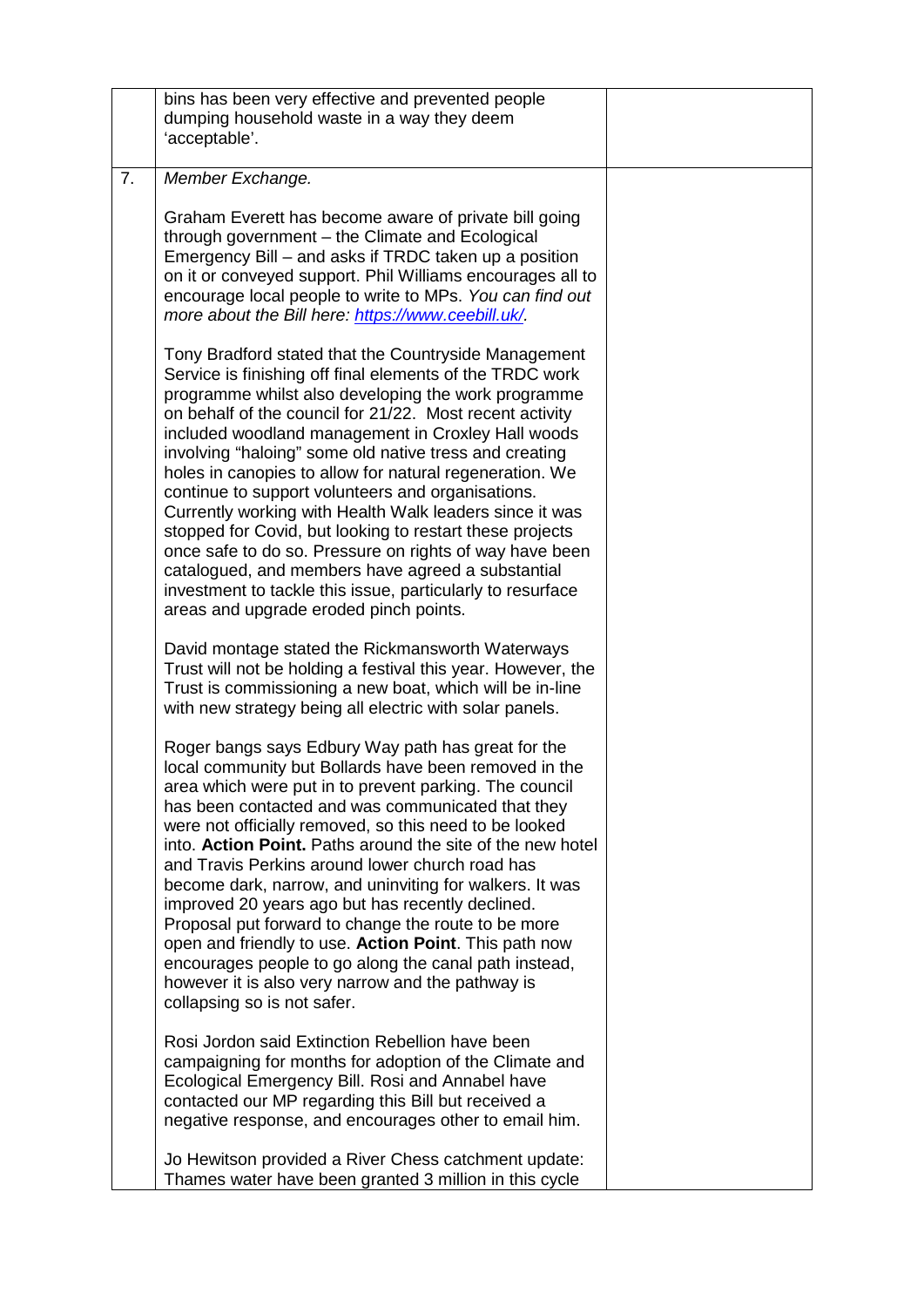(now to 2025) to upgrade treatment works and increase capacity by 15%. This is a significant project which will address education, awareness, pollution, water flow, and biodiversity. Chris has ideas on pathways so will liaise with Jo on the subject.

Tony Booker – Not unusual that pollution is their largest issue currently. Last August there was a significant storm discharge which wiped out 3 miles of rivers which is very unusual. Another happened around 10 days ago in the same area. Many fish were killed in August. This recent event was discovered while filming for Countryfile which will be aired this Sunday (07/03/2021). They couldn't access the site as it was covered in sewerage, so had to go to another area. Had an initial meeting with a BBC Panorama Team – this programme is being put together to show the issues in the Colne. Averaging 65 exotic chemicals, undertaking flow gauges when level lower back to average, which Panorama are involved in.

Stephen King has seen 2 Kites flying over Oxhey playing fields and hope the playing fields stay as they are. The Parish Council have put in a request to have a villagegreen status for the playing fields.

Chris Lloyd thanked everyone for joining the meeting and contributing to the meeting.

Stephen King emailed Mike Simpson and asked him to check calendar against Parish Council meetings as there was cross over this evening.

Tony Booker says it is still only anglers posting pollution levels on their app and encourages everyone to use it to report pollution which you can do here: <https://www.cvfc.org.uk/>

Wendy ball sent questions in advance and would like TRDC, parishes and residents to work together to talk about issues regarding misuse of green spaces, for example dog fouling, injury to livestock from dogs etc. Hertfordshire County Council has a rights of way volunteer scheme which is which has currently been paused. Tony Bradford says we need a County-wide approach and did some work at the start of lockdown to tackle these issues. Herts walking newsletter has 25,000 sign ups which shares the messaging. Messaging will be ramped up with Spring coming and changes in lockdown rules. Wendy Ball points out it's a multi-level approach and everyone needs to be involved.

Coral Bloom stated she has ongoing issues with walkers, particularly young people doing Duke of Edinburgh (DofE) expeditions and their horses. Many don't know what to do when they come across horses, so more education needed and possibly representative to visit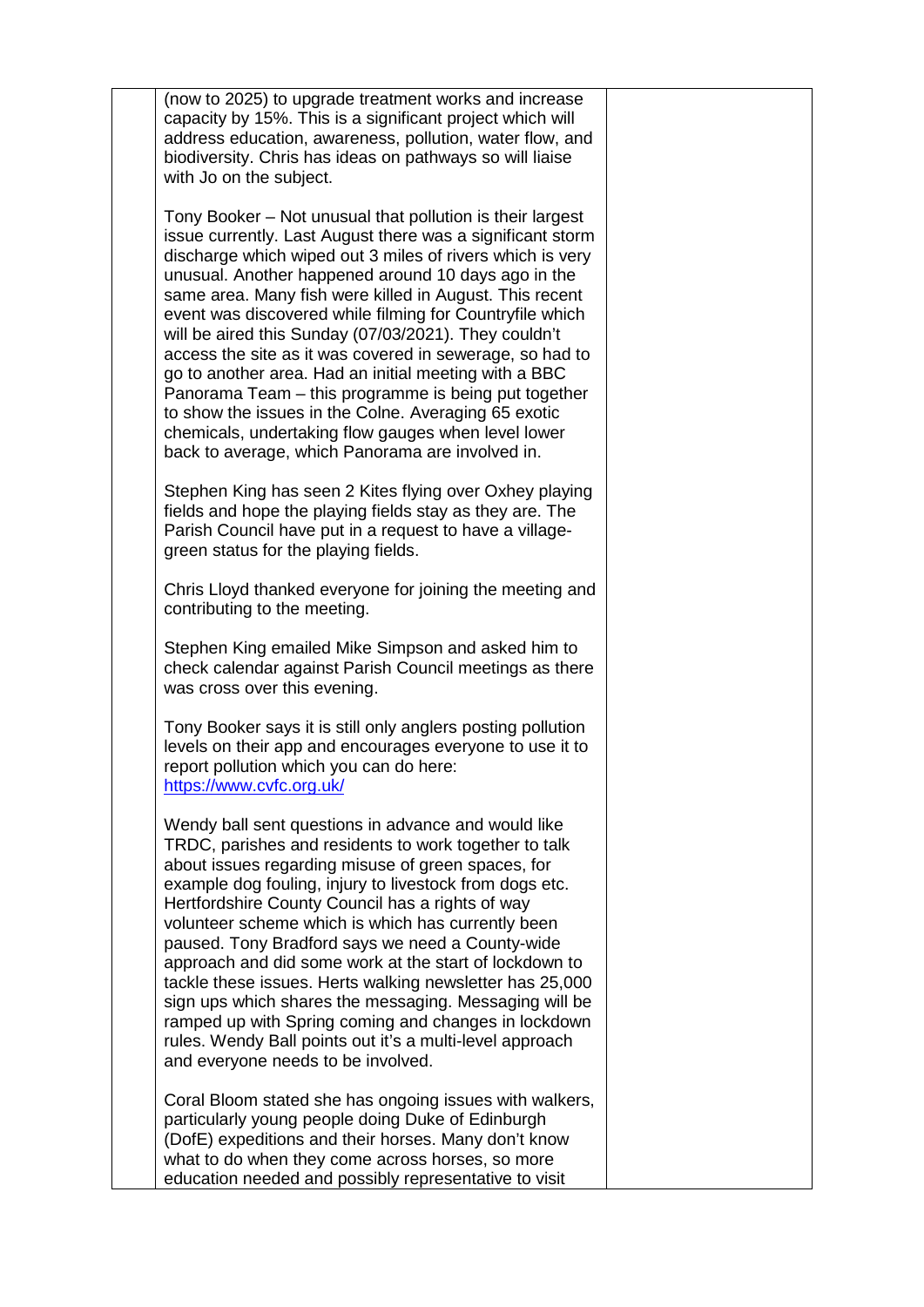|    | schools to talk to young people and their<br>assessors/teacher. We could target schools with DofE<br>schemes. (Post Meeting Note - we need to make<br>residents aware of the Country Code) |
|----|--------------------------------------------------------------------------------------------------------------------------------------------------------------------------------------------|
|    | AOB:                                                                                                                                                                                       |
| 8  | Suggestions for future speakers – Please contact Elen<br>Roberts.                                                                                                                          |
| 9. | Cllr Lloyd thanked everyone for attending the meeting.                                                                                                                                     |

## EF06/19 DATE OF NEXT MEETING

The Forum noted that the date of the next meeting was Wednesday  $9<sup>th</sup>$  June 2021.

*Associated documents/links related to meeting and action points:* 

## **Associated Links**

- 1. Watford and Three Rivers Friends of the Earth connections meeting on the  $15<sup>th</sup>$  of March 2021. You can sign up to join the event here: [https://www.eventbrite.co.uk/e/three-rivers-climate-action-connection-event-tickets-](https://www.eventbrite.co.uk/e/three-rivers-climate-action-connection-event-tickets-139952041323?aff=ebdssbonlinesearch)[139952041323?aff=ebdssbonlinesearch](https://www.eventbrite.co.uk/e/three-rivers-climate-action-connection-event-tickets-139952041323?aff=ebdssbonlinesearch)
- 2. Three Rivers District Council is about to begin production of a new Tree Strategy for the District. The initial briefing document, 'Tree Strategy 2022-2027', is now available and sets out the broad process and timescale to producing the new Strategy. It also highlights the points when stakeholders will be consulted and invited to comment on the emerging strategy. Please follow the link below to our website for more information and to view the briefing document. [https://www.threerivers.gov.uk/egcl](https://www.threerivers.gov.uk/egcl-page/consultations)[page/consultations](https://www.threerivers.gov.uk/egcl-page/consultations) Please feel free to forward this information onto anyone you think may have an interest in the new strategy.
- 3. Climate and Ecological Emergency (CEE) Bill: You can find out more about the Bill here:<https://www.ceebill.uk/> and track it's progress here: <https://bills.parliament.uk/bills/2772>
- 4. Tony Booker says it is still only anglers posting pollution levels on their app and encourages everyone to use it to report pollution which you can do here: <https://www.cvfc.org.uk/>

## **Action Points**

1. Graham Everett asked about a forum for environmental groups to discuss this issue, an idea which was discussed at the previous Environmental Forum in November 2020, however nothing has happened since – is this something to be organised by the council or outside of the council. Chris Lloyd said there will always be space for it here.

*Elen to discuss with Graham outside of the meeting*.

*2.* Graham also stated there is no bridleway across Croxley Common Moor for cyclists to use - therefore people should have permission of the land owner which is Three